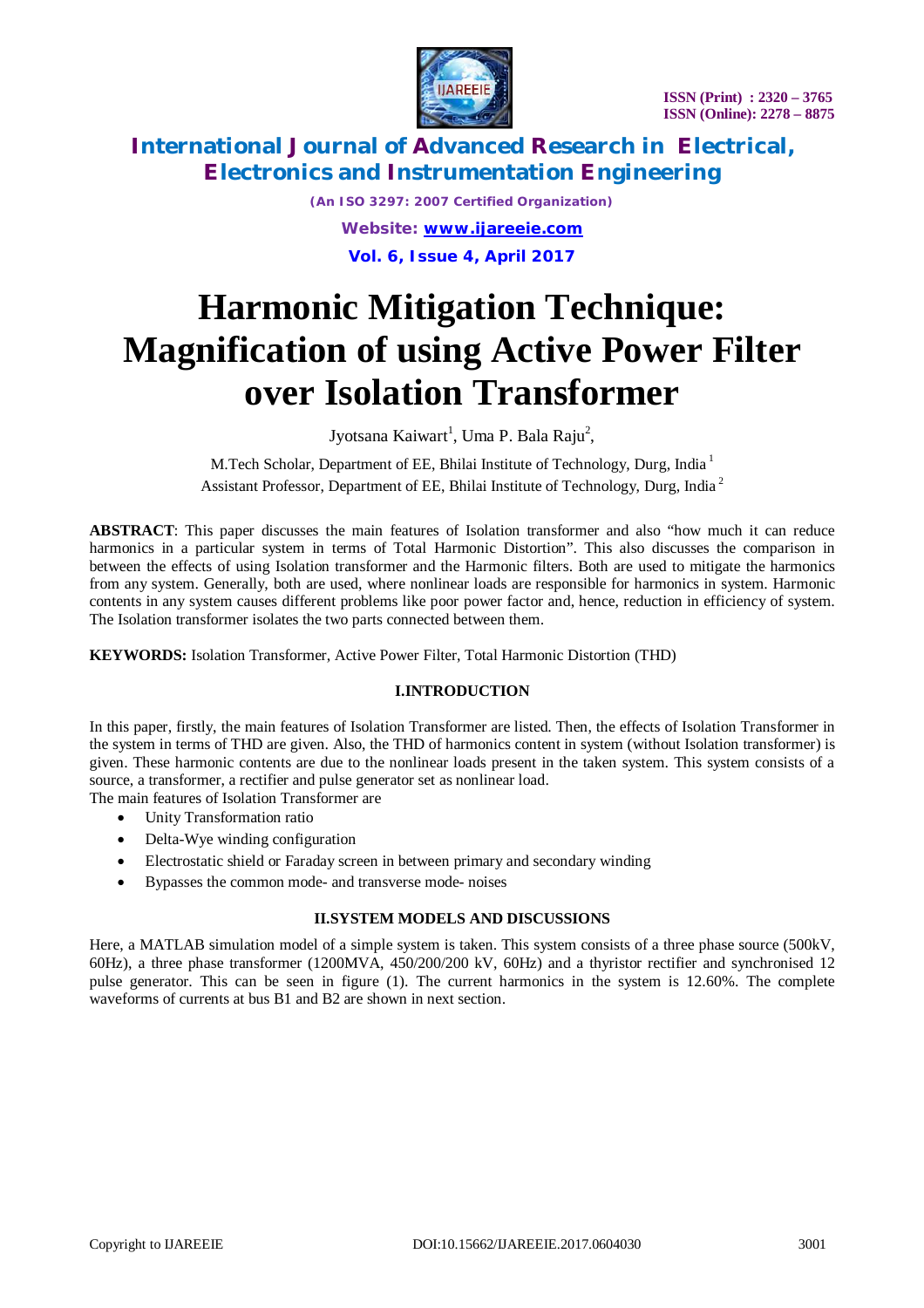

*(An ISO 3297: 2007 Certified Organization)*

*Website: [www.ijareeie.com](http://www.ijareeie.com)*

### **Vol. 6, Issue 4, April 2017**



Fig  $(1)$ :-

The figure (2) consists of one Isolation transformer in addition to figure (1) components. The rating of Isolation transformer is 100kVA, 500/500V, 60Hz. Now, the THD of new system is 1.67% in primary side (at bus B1) and 13.48% at secondary side (at bus B2). The complete waveforms of currents at bus B1 and B2 are shown in next section.





The figure (3) consists of the four filters in addition to figure (1). The ratings are

- One 150 MVAR C-type high-pass filter tuned to the 3rd harmonic (F1)
- One 150 MVAR double-tuned filter tuned to the 11/13th (F2)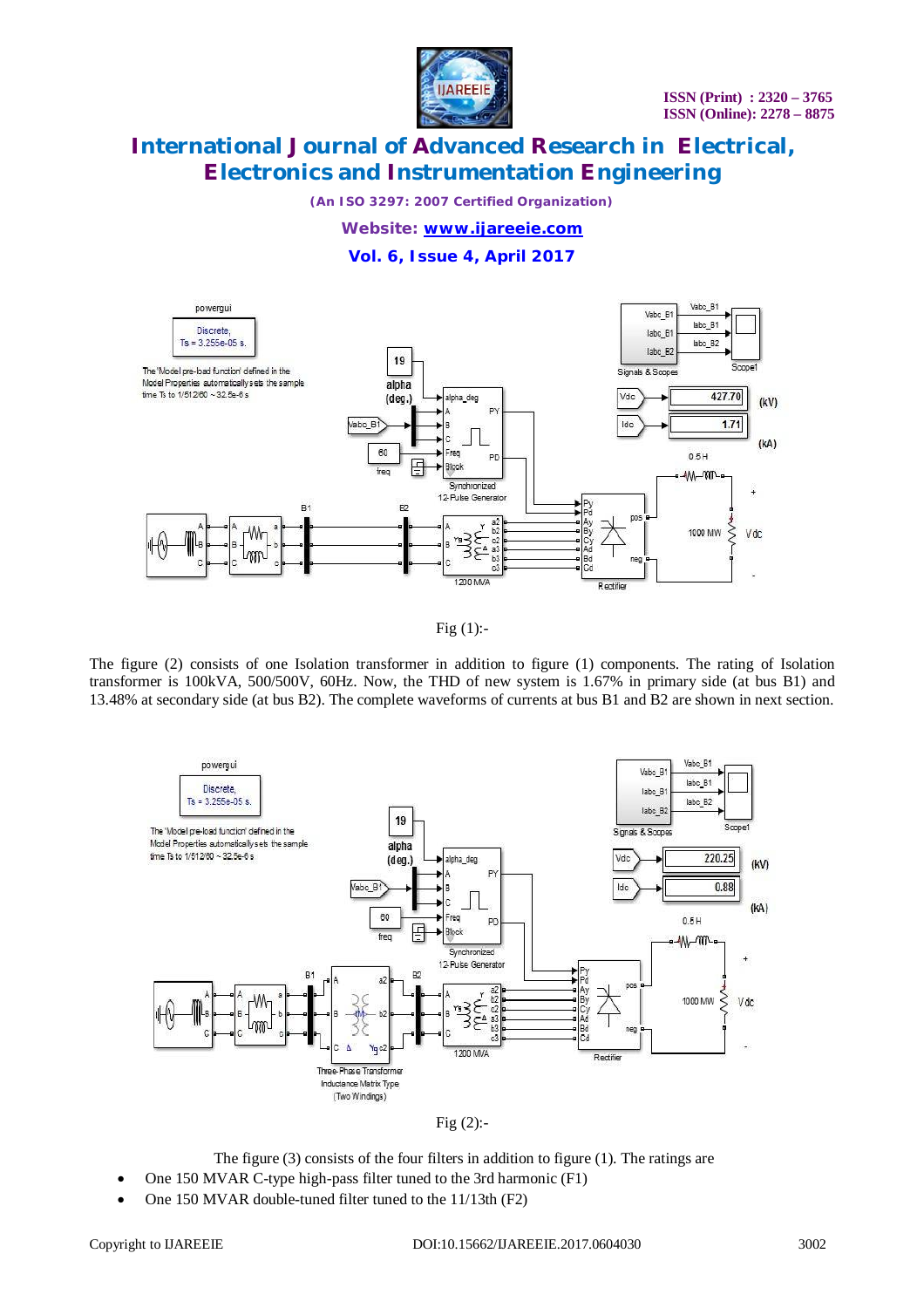

*(An ISO 3297: 2007 Certified Organization)*

*Website: [www.ijareeie.com](http://www.ijareeie.com)*

**Vol. 6, Issue 4, April 2017**

- One 150 MVAR high-pass filter tuned to the 24th (F3)
- One 150 MVAR capacitor bank

This simulation model is taken from paper titled as "Harmonic mitigation for power quality improvement"<sup>1</sup>. Now, the harmonics in system is 0.70% in primary side (at bus B1) and 8.98% at secondary side (at bus B2). The complete waveforms of currents at bus B1 and B2 are shown in next section.



Fig  $(3)$ :-

#### **III.EXEPERIMENTAL RESULTS**

The waveforms of voltage and current at bus B1 and the waveform of current at bus B2 of different simulation models are shown below. The waveform figure (4) shows the waveforms of Vabc, Iabc at Bus B1 and Iabc at Bus B2 for the simulation model given in figure  $(1)$  i.e. system without any filter and isolation transformer.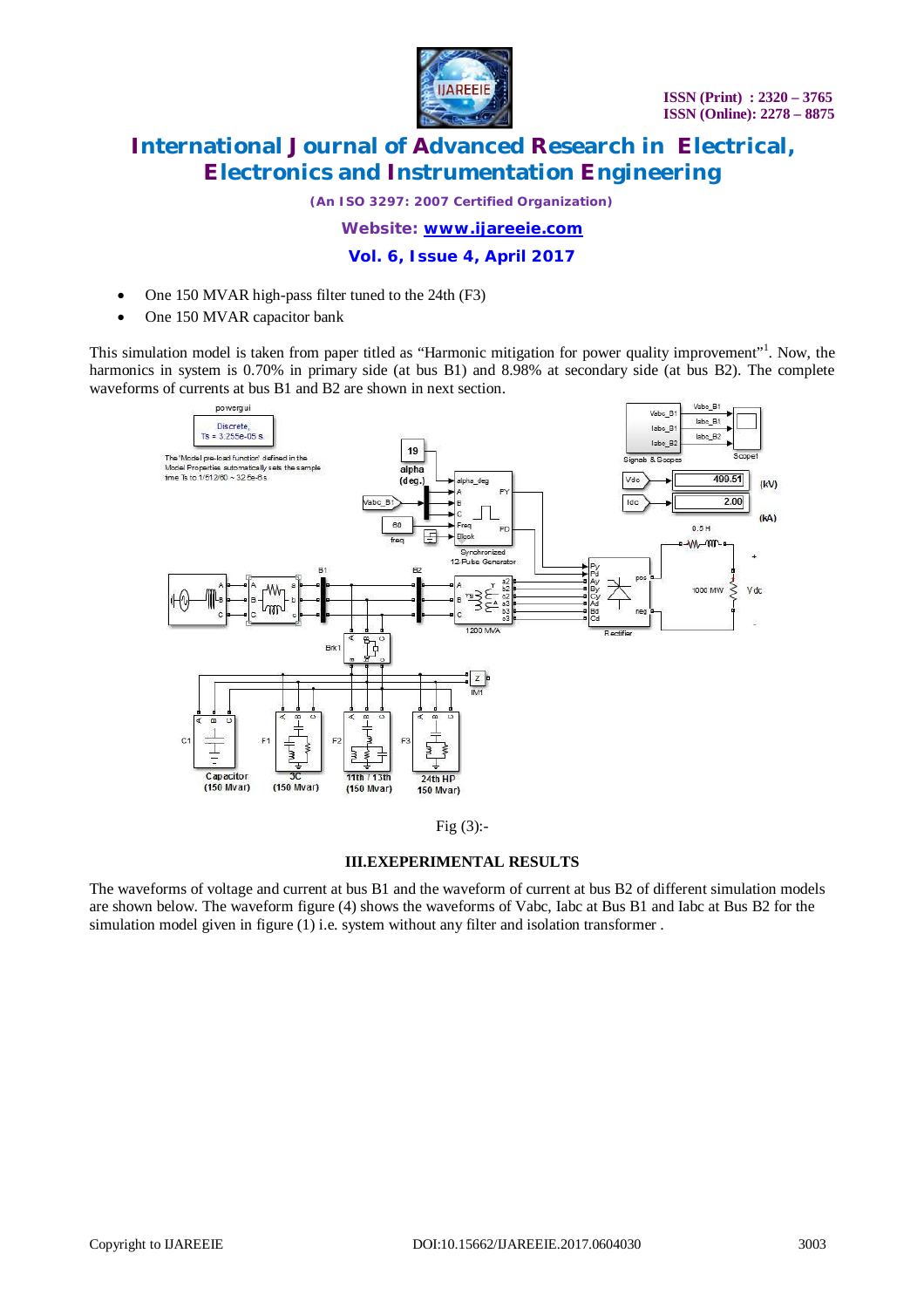

*(An ISO 3297: 2007 Certified Organization) Website: [www.ijareeie.com](http://www.ijareeie.com)* **Vol. 6, Issue 4, April 2017**



Fig (4):-

The waveform figure (5) shows the waveforms of Vabc, Iabc at Bus B1 and Iabc at Bus B2 for the simulation model given in figure (2) i.e. system with Isolation transformer .



Fig  $(5)$ :-

The waveform figure (6) shows the waveforms of Vabc, Iabc at Bus B1 and Iabc at Bus B2 for the simulation model given in figure (3) i.e. system with the four filters .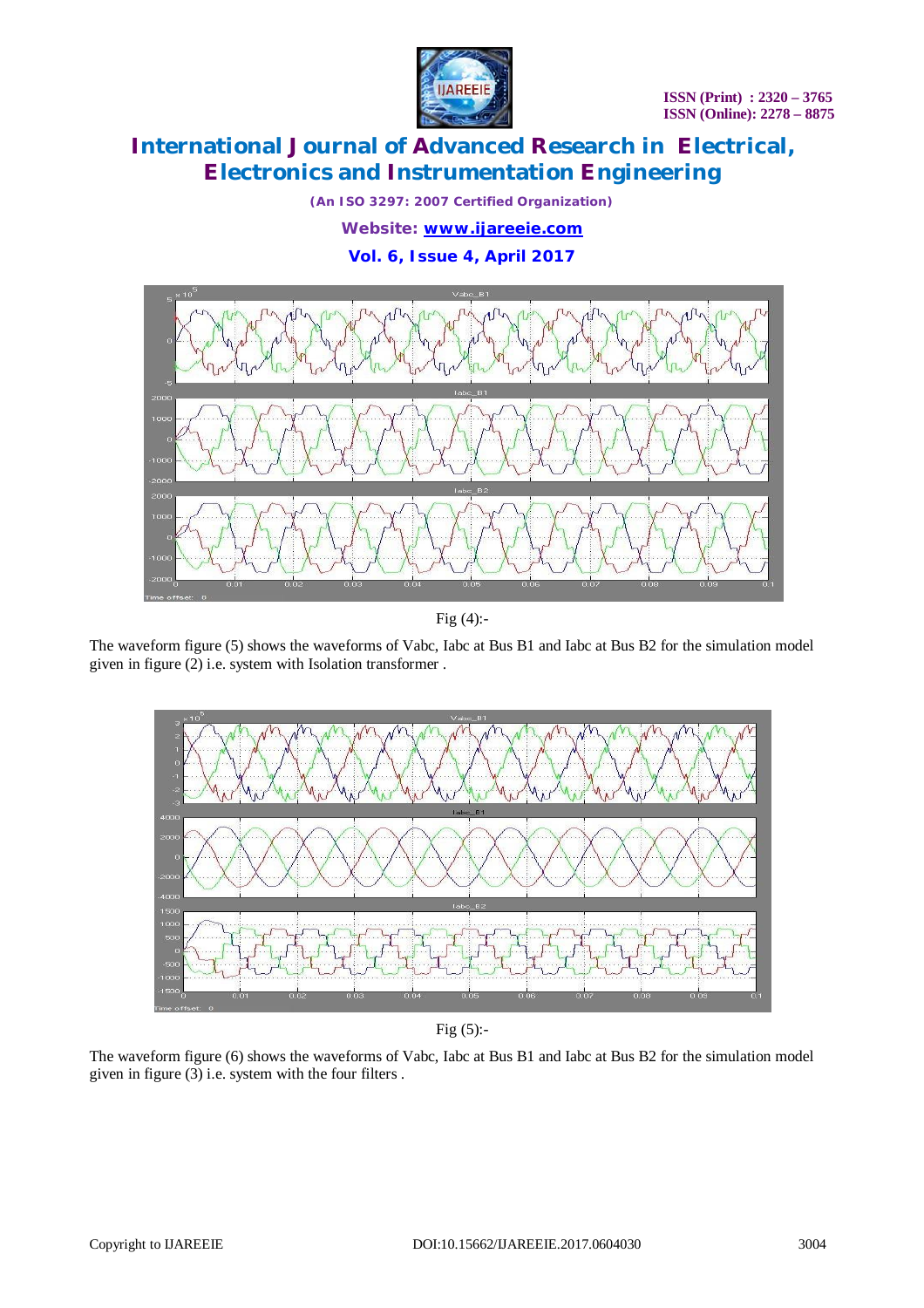

*(An ISO 3297: 2007 Certified Organization) Website: [www.ijareeie.com](http://www.ijareeie.com)* **Vol. 6, Issue 4, April 2017**



Fig (6):-

**IV.CONCLUSION**

All the three conditions are studied. The THD and fundamental magnitude of voltages and currents can be calculated from FFT (Fast Fourier Transform) of the entire simulation model.

• For the system without any harmonic mitigation techniques i.e. fig (1). The following table is derived from FFT analysis and waveform in figure (4) for the figure (1).

| Values of                  | Magnitude at fundamental<br>frequency 60 Hz | Total Harmonic Distortion % |
|----------------------------|---------------------------------------------|-----------------------------|
| Vabc at bus B1             | $3.488e+05$                                 | 17.79                       |
| Tabe at bus B1             | 1664                                        | 12.60                       |
| Tabc at bus B <sub>2</sub> | 1664                                        | 12.60                       |

• For the system with isolation transformer i.e. fig (2). The following table is derived from FFT analysis and waveform in figure (5) for the figure (2).

| Values of                  | Magnitude at fundamental<br>frequency 60 Hz | Total Harmonic Distortion % |
|----------------------------|---------------------------------------------|-----------------------------|
| Vabc at bus B1             | $2.66e+0.5$                                 | 8.86                        |
| Tabe at bus B1             | 2983                                        | 1.67                        |
| Tabe at bus B <sub>2</sub> | 859.4                                       | 13.48                       |